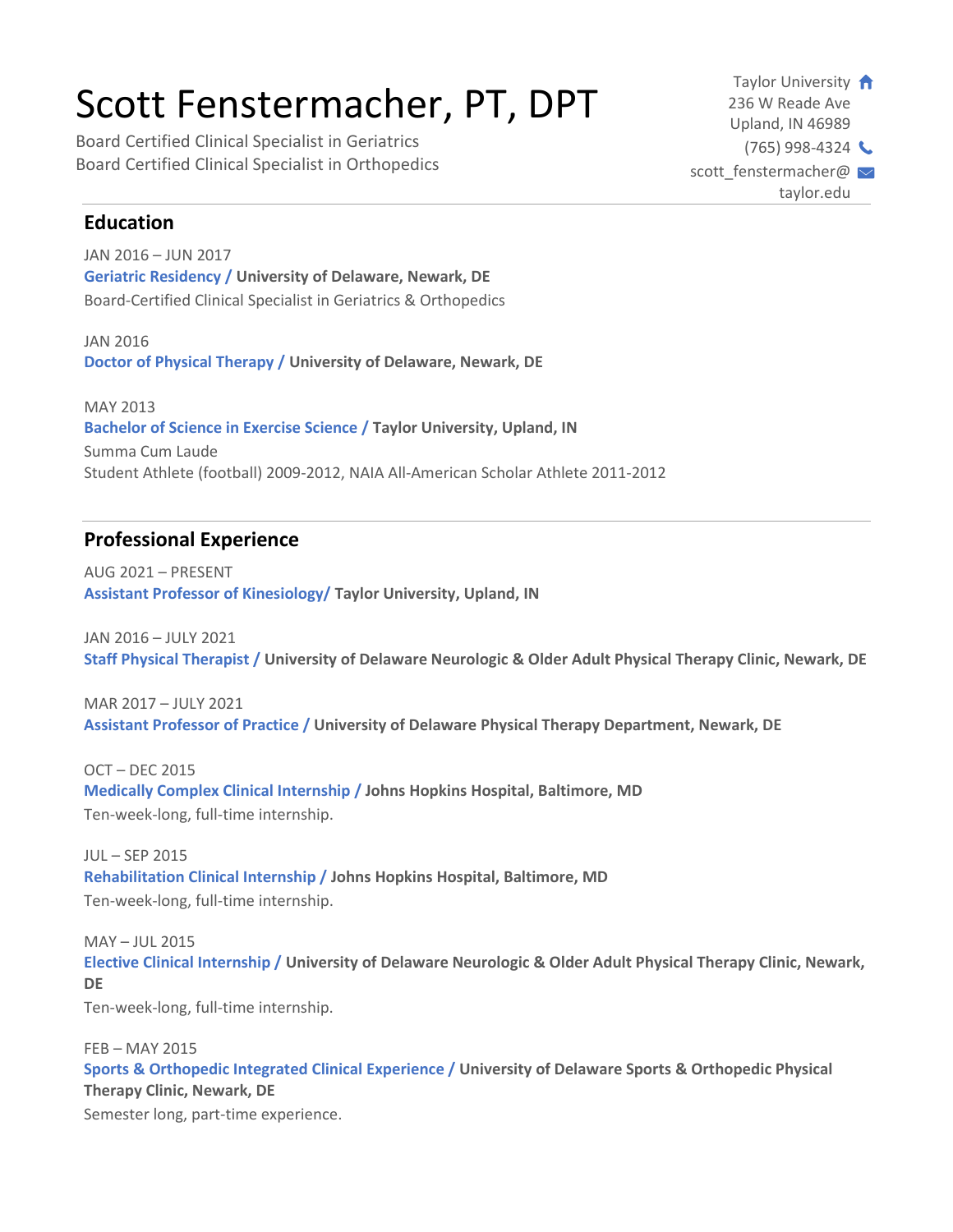#### SEP – DEC 2014 **Pediatrics Integrated Clinical Experience / A.I. duPont Hospital for Children, Wilmington, DE** Semester long, part-time experience.

#### JUL – AUG 2014

**Neurologic & Older Adult Integrated Clinical Experience / University of Delaware Neurologic & Older Adult Physical Therapy Clinic, Newark, DE**

Semester long, part-time experience.

## **Teaching Experience**

#### 2017 – 2021

**Graduate Level Lectures / University of Delaware Physical Therapy Department** "Exercise Considerations in Special Populations: Issues of Aging," PHYT633: Applied Physiology II "Neuromuscular Changes with Aging and Neuro Pathology," PHYT806: Geriatrics Clinical Case Rounds: Geriatric LBP

2016 – 2019

#### **Community Presentations**

"Exercise to Prevent Falls" within Caregiver Workshop at Easter Seals "Make Gardening Easier" at Osher Lifelong Learning Institute at the University of Delaware "Fall prevention through Exercise" at Easter Seals "Body Mechanics for Gardeners" at Osher Lifelong Learning Institute at the University of Delaware

## **Licensure & Certification Information**

#### **Physical Therapist**

State of Delaware License #J1-0003440

#### **American Board of Physical Therapy Specialties**

Board Certified Clinical Specialist in Geriatrics #51784 (July 1, 2018) Board Certified Clinical Specialist in Orthopedics #OR200470 (July 1, 2020)

**American Physical Therapy Association Credentialed Clinical Instructor** (March 5, 2016)

**American Red Cross Emergency Medical Response** (2016 – Present)

**American Red Cross CPR/AED for Professional Rescuers and Healthcare providers** (2016 – Present)

### **Research Experience**

NOV 2020 – APRIL 2021 **Clinical Research Assistant for an R21 research project on Total Knee Arthroplasty / University of Delaware**

## **Publications**